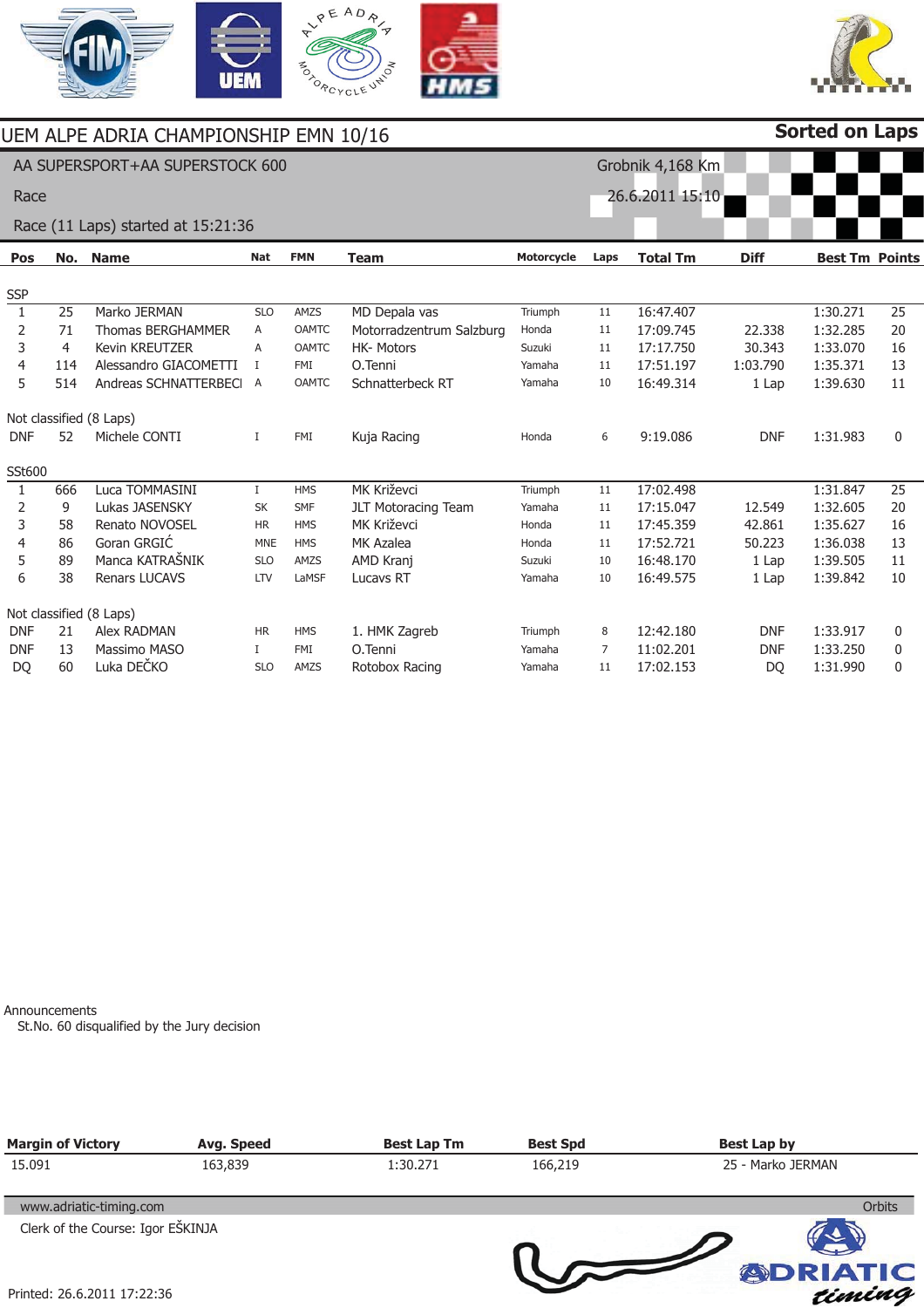



## UEM ALPE ADRIA CHAMPIONSHIP EMN 10/16

AA SUPERSTOCK 600

Race - PROVISIONAL STARTING GRID

Race (11 Laps)

## <u> 1969 - 1969 - 19</u> ,,,,,, ,,,,,,,,,, an an S **POLE POSITION**

Grobnik 4,168 Km 26.6.2011 14:30



www.adriatic-timing.com Clerk of the Course: Igor EŠKINJA